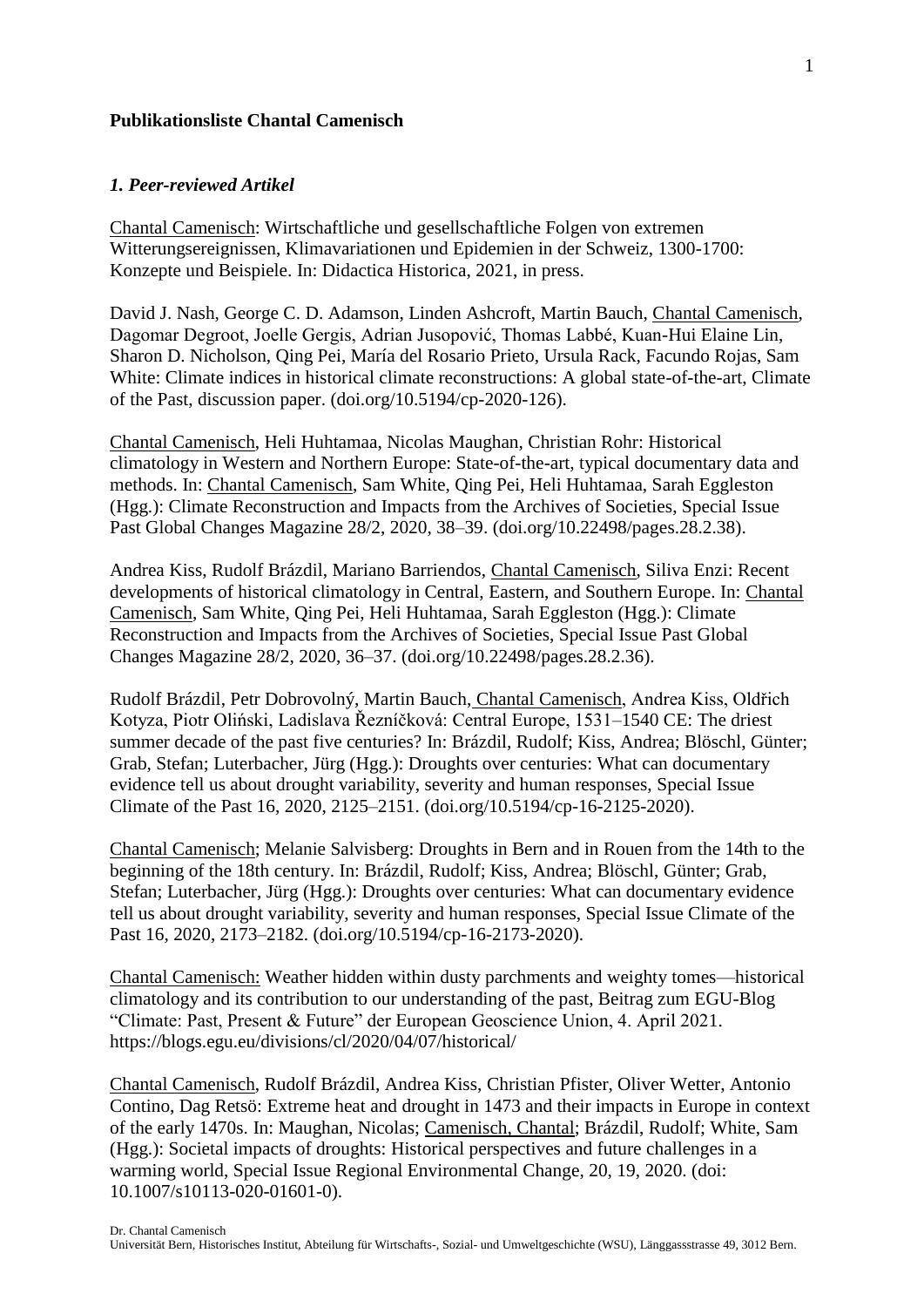Chantal Camenisch: From the Alpine Mountains' height to the Swiss Lake District: Climate and society in the City and Republic of Berne from the 14th to the 16th centuries. In: Kiss, Andrea; Pribyl, Kathleen (Hgg.): The dance of death in Late Medieval and Renaissance Europe: Environmental stress, mortality and social response, Routledge, London 2020, 89– 106.

Chantal Camenisch: «We did not eat bread for two or three months». Subsistence crises in the republic of Berne from 1315 to 1715. In: Becker, Karin; Rittersma, Rengenier (Hgg.): Food and Weather Studies, Food & History 17/1, 2019, 37–64. (doi.org/10.1484/J.FOOD.5.120192).

Chantal Camenisch: Getreidepreisreihen als Indikator für Marktintegration und die räumliche Ausdehnung von Subsistenzkrisen in Europa vom 14. bis zum 16. Jahrhundert, Annales Mercaturae 5, 2019, 91–115.

Chantal Camenisch: 14th Century Sources in the Area of Modern Switzerland and their Potential for Environmental and Climate History. In: Schenk, Gerrit; Bauch, Martin (Hgg.): The Crisis of the 14th Century: 'Teleconnections' between Environmental and Societal Change? Das Mittelalter. Perspektiven mediävistischer Forschung. Beihefte 13, Berlin 2019,  $42-61$ .

Chantal Camenisch: "Grand froit – ungeheure kelte – frigitas magna". How Cold was Experienced and Described in the 1430s, one of the Coldest Decades of the Last Millennium. In: Borm, Jan; Chartier, Daniel (Hgg.): Le froid. Adaptation, production, effets, représentations, Québec: Presses de l'Université du Québec 2018, 41–52.

Chantal Camenisch: Two Decades of Crisis. Famine and Dearth during the 1480s and 1490s in Western and Central Europe. In: Collet, Dominik; Schuh, Maximilian (Hgg.): Famines in the Premodern World (1300–1800). Socio-natural Entanglements in Historical Societies, Cham: Springer Science 2018, 69–90.

Chantal Camenisch: Wider den verderblichen Fürkauf. Spekulation auf Getreidepreise und obrigkeitliche Massnahmen gegen diese Praxis in der Stadt und Republik Bern, 1480–1750. In: traverse. Zeitschrift für Geschichte / revue d'histoire, 2017/3, 35–50, 2017.

Chantal Camenisch, Christian Rohr: The Research of Climate Impacts on Society and Economy during the Little Ice Age in Europe. An overview. In: Cuadernos de Investigación Geográfica/Geographical Research Letters, Special Issue on the Little Ice Age, 44/1, 99–114, 2018 (doi: 10.18172/cig.3395).

Chantal Camenisch, Kathrin M. Keller, Melanie Salvisberg, Benjamin Amann, Martin Bauch, Sandro Blumer, Rudolf Brázdil, Stefan Brönnimann, Ulf Büntgen, Bruce M. S. Campbell, Laura Fernández-Donado, Rüdiger Glaser, Fidel González-Rouco, Martin Grosjean, Richard C. Hoffmann, Heli Huhtamaa, Fortunat Joos, Andrea Kiss, Oldřich Kotyza, Flavio Lehner, Jürg Luterbacher, Nicolas Maughan, Raphael Neukom, Teresa Novy, Kathleen Pribyl, Christoph C. Raible, Dirk Riemann, Maximilian Schuh, Philip Slavin, Oliver Wetter: The 1430s: A cold period of extraordinary internal climate variability during the early Spörer Minimum with social and economic impacts in Northwestern and Central Europe. In: Climate of the Past, 12, 2107–2126, 2016. (doi:10.5194/cp-12-2107-2016). https://www.climpast.net/12/2107/2016/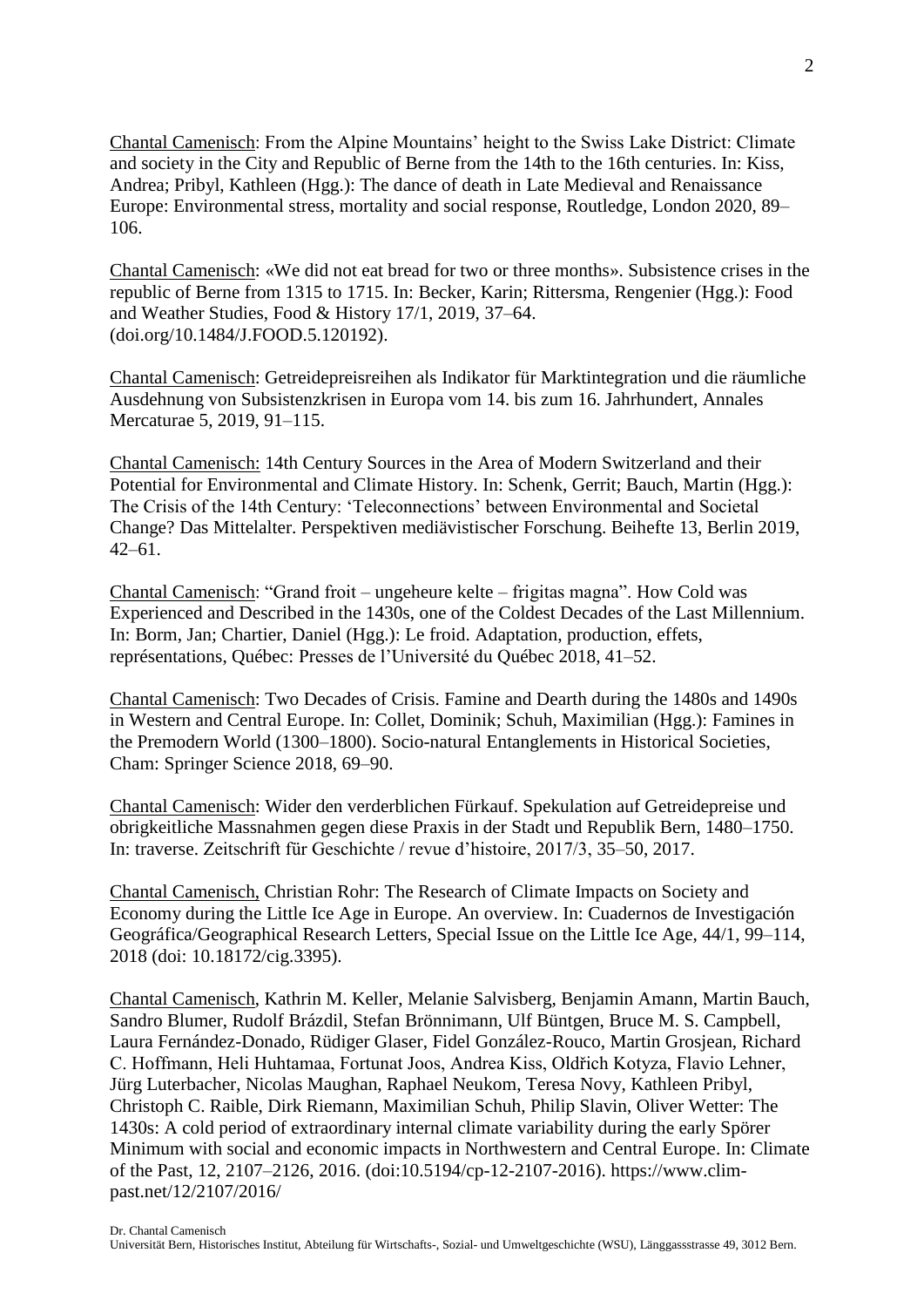Zuvor als Discussion-Paper unter dem Titel: The Early Spörer Minimum – a Period of Extraordinary Climate and Socio-economic Changes in Europe, Climate of the Past, Discussion. (doi:10.5194/cp-2016-7). http://www.clim-past-discuss.net/cp-2016-7/

Chantal Camenisch: Endless Cold. A Seasonal Reconstruction of Temperature and Precipitation in the Burgundian Low Countries during the 15th Century based on Documentary Evidence. In: Climate of the Past, 11, 1049–1066, 2015 (doi:10.5194/cp-11- 1049-2015). http://www.clim-past.net/11/1049/2015/cp-11-1049-2015.html

Christian Pfister, Oliver Wetter, Rudolf Brázdil, Petr Dobrovolný, Rüdiger Glaser, Jürg Luterbacher, Sonia I. Seneviratne, Eduardo Zorita, Maria-Joao Alcoforado, Mariano Barriendos, Ursula Bieber, Karl H. Burmeister, Chantal Camenisch, Antonio Contino, Uwe Grünewald, Jürgen Herget, Iso Himmelsbach, Andrea Kiss, Oldřich Kotyza, Thomas Labbé, Danuta Limanówka, Laurent Litzenburger, Øyvind Nordli, Kathleen Pribyl, Dag Retsö, Dirk Riemann, Christian Rohr, Werner Siegfried, Johan Söderberg, Jean-Laurent Spring, Sebastian Wagner, Johannes P. Werner: Tree-rings and People – Different Views on the 1540 Megadrought. Reply to Büntgen et al. 2015. In: Climatic Change, 131/2, 191–198, Juli 2015 (doi: 10.1007/s10584-015-1429-8).

Chantal Camenisch: Prier, guerroyer et soigner: des inventaires très révélateurs. In: Patrimoine Fribourgeois / Freiburger Kulturgüter: La Commanderie des Chevaliers de St-Jean de Jérusalem à Fribourg – Histoire et réhabilitation, 20, 48–53, 2014.

Oliver Wetter, Christian Pfister, Johannes P. Werner, Eduardo Zorita, Sebastian Wagner, Sonia I. Seneviratne, Jürgen Herget, Uwe Grünewald, Jürg Luterbacher, Maria-Joao Alcoforafo, Mariano Barriendos, Ursula Bieber, Rudolf Brázdil, Karl H. Burmeister, Chantal Camenisch, Antonio Contino, Petr Dobrovolný, Rüdiger Glaser, Iso Himmelsbach, Andrea Kiss, Oldřich Kotyza, Thomas Labbé, Danuta Limanówka, Laurent Litzenburger, Øyvind Nordli, Kathleen Pribyl, Dag Retsö, Dirk Riemann, Christian Rohr, Werner Siegfried, Johan Söderberg, Jean-Laurent Spring), The Year-long Unprecedented European Heat and Drought of 1540 – a Worst Case. In: Climatic Change, 125/3, 349–363, 2014 (doi: 10.1007/s10584- 014-1184-2).

Chantal Camenisch: Kälte, Krieg und Hunger: Krisenzeiten im 15. Jahrhundert in den burgundischen Niederlanden unter der besonderen Berücksichtigung der Witterung. In: David, Thomas; Mathieu, Jon; Schaufelbuehl, Janick Marina; Straumann, Thomas (Hgg.): Krisen – Ursachen, Deutungen und Folgen. Crises – Causes, interprétations et conséquences. In: Schweizerisches Jahrbuch für Wirtschafts- und Sozialgeschichte 27, Zürich 2012, 65–77.

Chantal Camenisch: Die Hausratsinventare der Johanniterkomturei Freiburg aus den Jahren 1480 und 1515: materielle Kultur einer Ritterordensniederlassung. In: Freiburger Geschichtsblätter 85, 69–89, 2008.

# *2. Übersichtsartikel*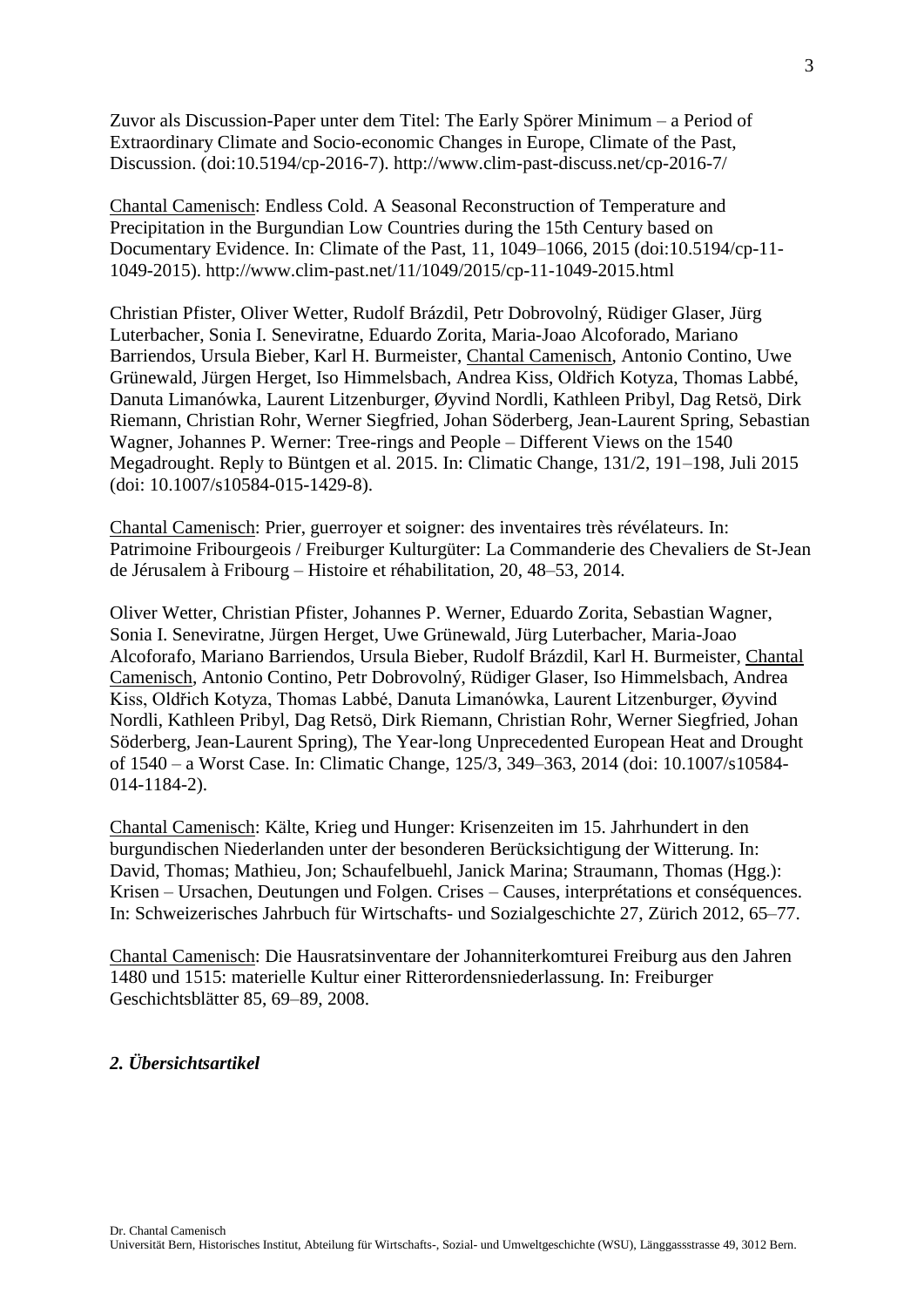Chantal Camenisch, Martin Bauch, Heli Huhtamaa, Qing Pei, Sam White: Climate reconstruction and impacts from the archives of societies (CRIAS). In: PAGES Magazine 27/2, 33, 2019. (doi: 10.22498/pages.27.2.33).

Chantal Camenisch: Tragfähigkeit. In: Jaeger, Friedrich (Hg.): Enzyklopädie der Neuzeit, 2018.

Christian Rohr, Chantal Camenisch, Kathleen Pribyl: European Middle Ages. In: White, Sam; Pfister, Christian; Mauelshagen, Franz (Hgg.): The Palgrave Handbook of Climate History, Basingstoke: Palgrave Macmillan 2018, 247–263.

Christian Pfister, Chantal Camenisch, Petr Dobrovolný: Analysis and Interpretation: Temperature and Precipitation Indices. In: White, Sam; Pfister, Christian; Mauelshagen, Franz (Hgg.): The Palgrave Handbook of Climate History, Basingstoke: Palgrave Macmillan 2018, 115–129.

Christian Rohr, Chantal Camenisch, Daniel Krämer, Alexandra Vlachos Grünig: Umweltgeschichte in der Schweiz und ihr Beitrag zur Kulturgeschichte. In: traverse. Zeitschrift für Geschichte / revue d'histoire, Themenheft: Histoire culturelle / Kulturgeschichte, 19/1, 193–211, 2012.

# *3. Monographien und Herausgeberschaften*

Andrea Kiss, Chantal Camenisch, Rudolf Brázdil (Hgg.): Climate of Europe in the 15th century, Springer Verlag, in Vorbereitung.

Sam White, Qing Pei, Andrea Kiss, Rudolf Brazdil, Martin Bauch, Heli Huhtamaa, Chantal Camenisch (Hgg.): «International methods and comparisons in climate reconstruction and impacts from archives of societies» Special Issue Climate of the Past (Copernicus), in Vorbereitung.

Chantal Camenisch, Sam White, Qing Pei, Heli Huhtamaa: «CRIAS – Climate Reconstruction and Impacts from the Archives of Societies: State of the Art and New Perspectives of Historical Climatology» des PAGES Magazines, 2020/2.

Nicolas Maughan, Chantal Camenisch, Rudolf Brázdil, Sam White (Hgg.): Societal impacts of droughts: Historical Perspectives and Future Challenges in a Warming World, Special Issue Regional Environmental Change 20, 2020.

(gemeinsam mit Christian Rohr) Mitherausgeberin der Buchreihe «Wirtschafts-, Sozial- und Umweltgeschichte (WSU)» beim Verlag Schwabe, Basel.

Mitglied des Editorial Board's der Fachzeitschrift «Climate of the Past» (Copernicus). Chantal Camenisch: Endlose Kälte. Witterungsverlauf und Getreidepreise in den Burgundischen Niederlanden im 15. Jahrhundert (Wirtschafts-, Sozial- und Umweltgeschichte 5), Basel: Schwabe, 2015. 523 pp.

Zugleich erschienen als open-access e-book im SNF Pilotprojekt OAPEN-CH in der Experimentalgruppe (Modell 1). http://www.oapen.org/search?identifier=587970.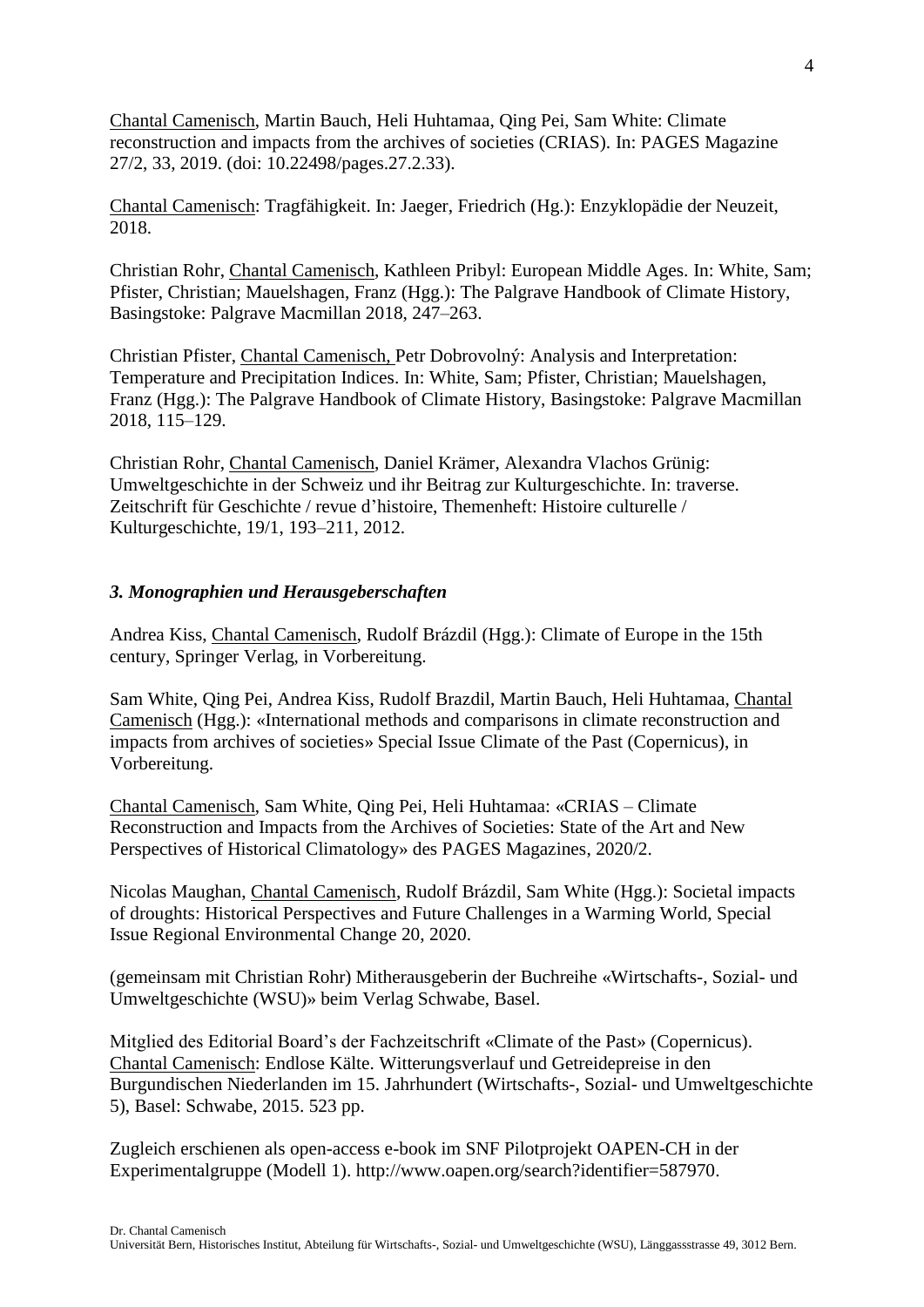### *4. Nicht peer-reviewed Buchbeiträge und Zeitschriftenartikel*

Chantal Camenisch: Wirtschaftliche und gesellschaftliche Folgen von extremen Witterungsereignissen und Klimavariationen in der Schweiz, 1300-1700. In: Didactica Historica, 7, 2021, 23–28.

Christian Rohr, Chantal Camenisch, Tamara Terry Widmer: Dem Klima seit dem Mittelalter auf der Spur – Projektorientiertes Arbeiten in Sekundarschule und Gymnasium mit der Datenbank Euro-Climhist. In: Didactica Historica, 7, 2021, 149–155.

Christian Rohr, Chantal Camenisch: Umwelt- und Klimageschichte der Schweiz, 1350– 1850. In: SPM (Die Schweiz vom Paläolithikum bis zum frühen Mittelalter) VIII: Ergänzungsband Spätmittelalter und Frühe Neuzeit (1350-1850), Basel 2021, 62–68.

Chantal Camenisch, Sam White, Quing Pei, Heli Huhtamaa: Editorial: Recent results and new perspectives in historical climatology: An overview. In: Chantal Camenisch, Sam White, Qing Pei, Heli Huhtamaa, Sarah Eggleston (Hgg.): Climate Reconstruction and Impacts from the Archives of Societies. In: Special Issue Past Global Changes Magazine, 28/2, 2020, 35. (doi.org/10.22498/pages.28.2.35).

Chantal Camenisch: Climat et société pendant les années 1430 à Fribourg. Une variation climatique européenne avec des conséquences sociales et économiques au niveau local. In: Annales fribourgeoises, 18, 2020, 17–25.

Christian Rohr, Chantal Camenisch: Klima und extreme Naturereignisse in der Schweiz, 1350–1850. Nutzen und Potenziale historischer und naturwissenschaftlicher Klimaforschung für die Archäologie. In: Niffeler, Urs (Hg.): Die Schweiz von 1350 bis 1850 im Spiegel archäologischer Quellen / La Suisse de 1350 à 1850 à travers les sources archéologiques. Akten des Kolloquiums / Actes du Colloque, Bern, 25. –26. 1. 2018, Basel 2018, 479–487, http://www.archaeologie-schweiz.ch/Kolloquiumsakten-SPM.338.0.html.

Chantal Camenisch: Cold, Rain, and Famine: Three Subsistence Crises in the Burgundian Low Countries during the Fifteenth Century. In: Walton, Steven A. (Hg.): Fifty Years of Medieval Technology & Social Change, Routledge: London, New York 2019, 187–197.

Chantal Camenisch: Swords and Crucifixes: Functions and Duties of the Order of St John in Fribourg (Switzerland) in the Mirror of Late Medieval Inventories. In: Mittelalter. Interdisziplinäre Forschung und Rezeptionsgeschichte, 6. Januar 2016, http://www.mittelalter.hypotheses.org/7443.

Chantal Camenisch: 1000 Worte Forschung: Witterung, Getreidepreise und Subsistenzkrisen in den Burgundischen Niederlanden im ausgehenden Mittelalter. In: Mittelalter. Interdisziplinäre Forschung und Rezeptionsgeschichte, 28. Januar 2016, http://mittelalter.hypotheses.org/7557.

### *5. Sonstige relevante Publikationen*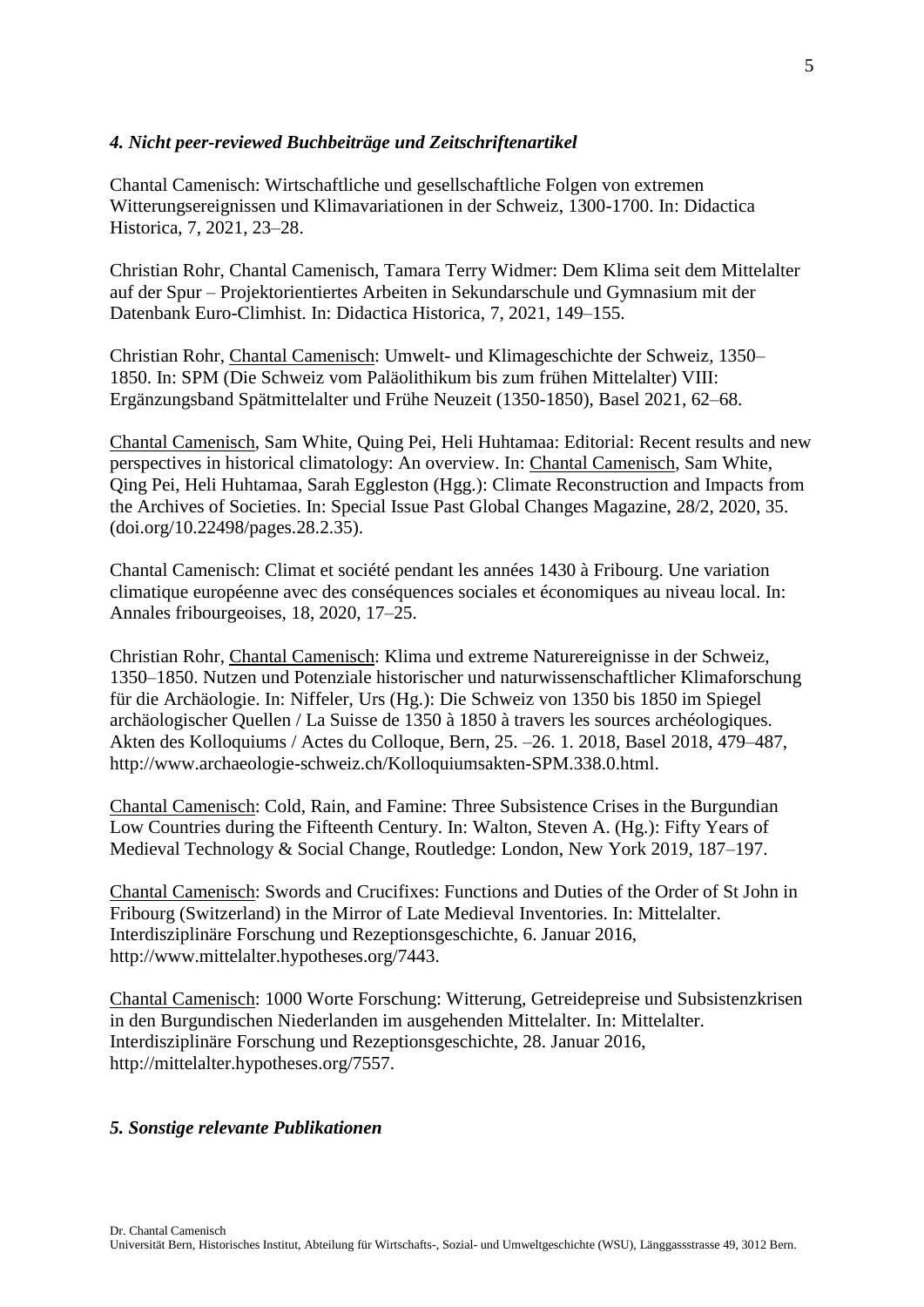Chantal Camenisch: Rezension zu Franziska Hupfer: Das Wetter der Nation. Meteorologie, Klimatologie und der schweizerische Bundesstaat, 1860–1914. In: traverse. Zeitschrift für Geschichte/revue d'histoire, 27/3, 185–187, 2020.

Chantal Camenisch: Rezension zu Thomas Wozniak: Naturereignisse im frühen Mittelalter: Das Zeugnis der Geschichtsschreibung vom 6. bis 11. Jahrhundert. In: H-Soz-Kult, 27.1.2021, https://www.hsozkult.de/publicationreview/id/reb-29789.

Chantal Camenisch: Beitrag Weather & Famine III, in der online-Ausstellung «Weathered History» der Leibiz Gemeinschaft: https://artsandculture.google.com/partner/leibnizassociation.

Martin Bauch, Sam White, Chantal Camenisch, Qing Pei, Heli Huhtamaa: Integrating documentary evidence into climate reconstruction and impact studies. In: PAGES Magazine 28/2, 33, 2020.

Chantal Camenisch: Rezension zu Vieli, Isabelle: «Wenn die Tochter der Hochalp in ihre weissen Gewänder gehüllt zu Tale donnert». Der Lawinenwinter 1887/88 im Berner Oberland. In: Berner Zeitschrift für Geschichte 81/2, 74–76, 2019.

Chantal Camenisch, Sam White, Martin Bauch, Qing Pei, Christian Rohr: Methods and interdisciplinary communication in historical climatology. 1st CRIAS workshop, Bern, Switzerland, 1–2 October 2018. In: PAGES Magazine 27/1, 42, 2019. (doi: 10.22498/pages.27.1.42).

Chantal Camenisch, Sebastian Eggenberger, Bettina Fillips, Raphael Gilgen, Myrjam Hostettler, Lisa Stucki: "Gebrauch und Symbolik des Wassers in der mittelalterlichen Kultur" – Bericht zum 16. Symposium des Mediävistenverbandes in Bern, 23.–25. März 2015. In: Mittelalter. Interdisziplinäre Forschung und Rezeptionsgeschichte, 27. Juli 2015, URL: http://mittelalter.hypotheses.org/6430.

Chantal Camenisch, Sebastian Eggenberger, Bettina Fillips, Raphael Gilgen, Myrjam Hostettler, Lisa Stucki: Tagungsbericht zum 16. Symposium des Mediävistenverbandes: Gebrauch und Symbolik des Wassers in der mittelalterlichen Kultur, 23.03.2015–25.03.2015 Bern. In: H-Soz-Kult, 28.10.2015, URL: http://www.hsozkult.de/conferencereport/id/tagungsberichte-6219.

Chantal Camenisch, Sebastian Eggenberger, Bettina Fillips, Raphael Gilgen, Myrjam Hostettler, Lisa Stucki: Gebrauch und Symbolik des Wassers in der mittelalterlichen Kultur. In: H-Net Reviews, October 2015, URL: http://www.hnet.org/reviews/showrev.php?id=45491.

Chantal Camenisch: Rezension zu François Walter: Hiver. Histoire d'une saison. In: traverse. Zeitschrift für Geschichte / revue d'histoire, in press.

Chantal Camenisch: Rezension zu Stephen Broadberry, Bruce M. S. Campbell, Alexander Klein, Mark Overton, Bas van Leeuwen: British Economic Growth, 1270–1870. In: H-Soz-u-Kult, Humboldt-Universität zu Berlin, Februar 2016, URL: http://www.hsozkult.de/publicationreview/id/rezbuecher-25413.